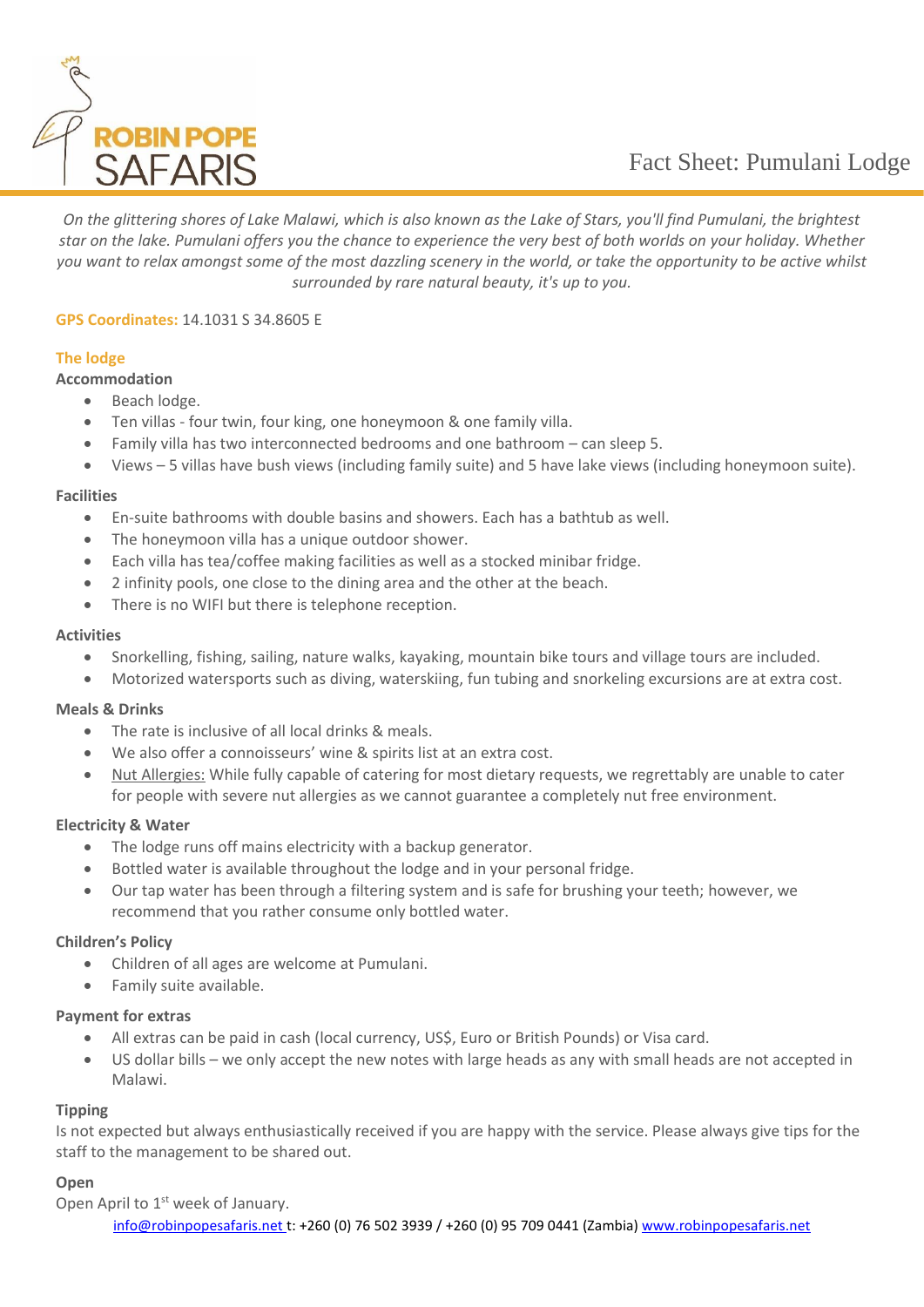# **Travel information**

## **International flights**

South African Airways, Ethiopian Airways and Kenya Airways fly into Blantyre and Lilongwe. South African Airways, Kenya Airways and Emirates fly into Lusaka, Zambia.

## **Getting to the lodge**

It is a 3-hour scenic road transfer from Lilongwe to the lodge or 50-minute light aircraft flight then further 1.15-hour road transfer.

Connecting to our sister lodge in Majete Wildlife Reserve, Mkulumadzi, it is a 5-hour road transfer. To Kuthengo Camp our other sister lodge it is 2.5 hours by road.

Guests coming from South Luangwa in Zambia should take a 1-hour charter flight to Lilongwe where they will clear immigration and continue a 3-hour road transfer or 40-minute flight as above.

## **Visas**

All travellers must be in possession of a valid passport when entering and leaving the country. Please do check with Department of Immigration Malawi if you need to apply for your visa in advise or can acquire it on arrival [https://www.immigration.gov.mw/visa/countries-whose-nationals-need-visa-when-coming-to-malawi/.](https://www.immigration.gov.mw/visa/countries-whose-nationals-need-visa-when-coming-to-malawi/)

When applying for the visa you will need to submit an invitation letter which we are happy to assist with! We would need the following information for the letter:

- Name of Traveller
- Date of Birth
- Passport Number
- Date of issue
- Date of expiry
- Nationality

Currently the visa fees available at the ports of entry are as follows: Single entry (valid for 3 months) - US\$75 Multiple entry (valid for 6 months) - US\$150

Online visa service: applicants can register and login on the e-visa platform, fill and submit and applications, upload supporting documents including applicants' photo and pay the visa fees in advance in line with new payment arrangements. To apply for an e-visa, register and login to the Immigration website: www.immigration.gov.mw or [www.evisa.gov.mw.](http://www.evisa.gov.mw/)

## **Airport Tax**

Most airlines now include airport taxes in the tickets. But for charter flights these may still be payable, these will be communicated at the time of booking by our reservations team.

## **Health**

All visitors should be medically insured.

- We recommend that visitors to Zambia take malaria prophylactics.
- Tetanus, polio, typhoid and the hepatitis vaccinations are recommended.
- It is advisable to know your blood group type in case of an emergency.

Please do ask for up to date health advice in your home country.

## **Insurance**

We ask that full insurance is put in place at point of confirmation. We highly recommend that every guest has insurance that covers the following as a minimum:

- Cancellation and curtailment
- Medical costs (including full hospital costs should it be needed)
- Personal accident or death
- Emergency evacuation from the point of evacuation to the nearest best hospital and then back to the guest's hometown. Family or traveling partner should also be covered for accompanying an evacuation.

[info@robinpopesafaris.net](mailto:info@robinpopesafaris.net) t: +260 (0) 76 502 3939 / +260 (0) 95 709 0441 (Zambia[\) www.robinpopesafaris.net](http://www.robinpopesafaris.net/)